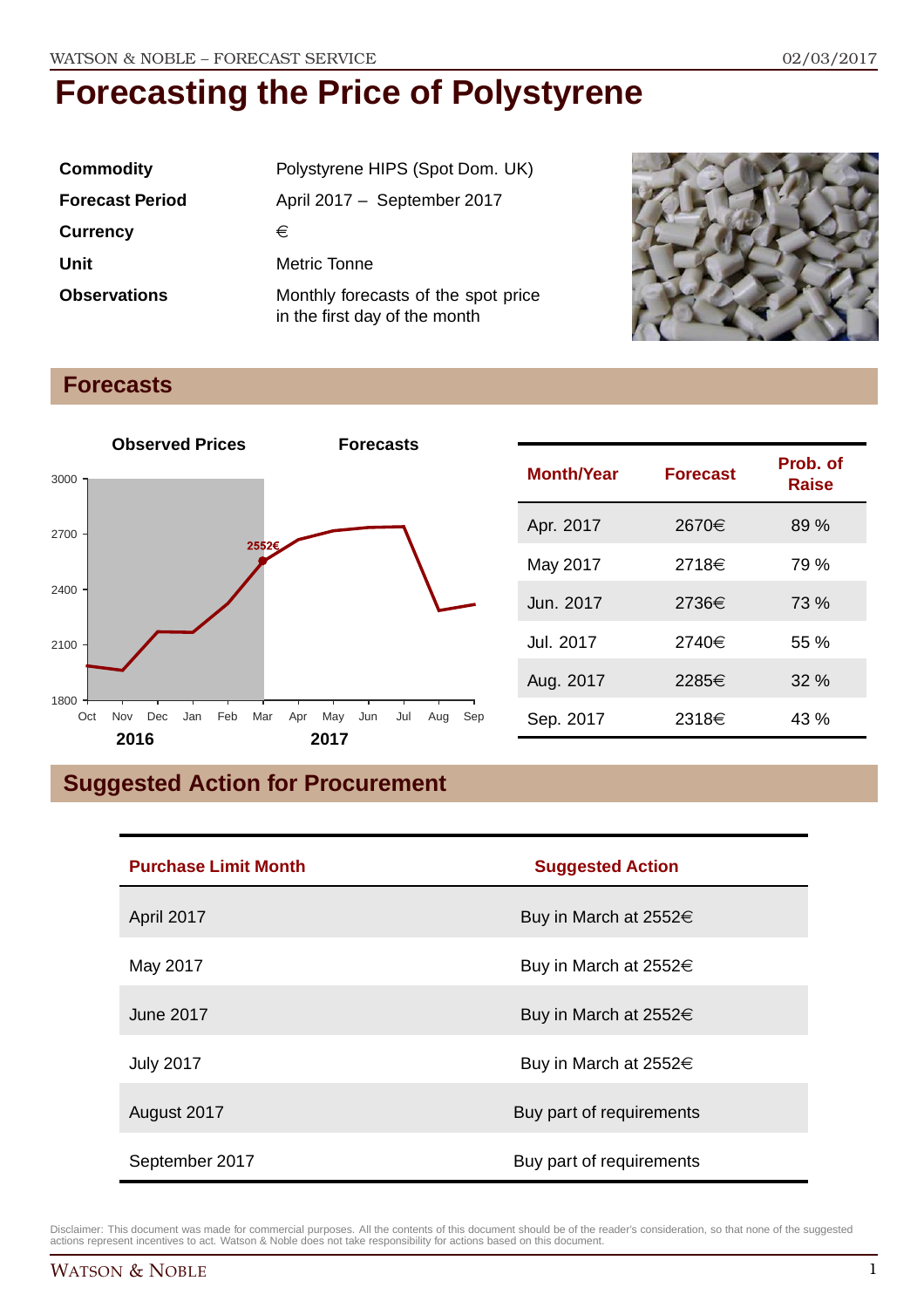### **Impact Analysis: One Month Forecast**



Our algorithm forecasts a higher price of HIPS in one month: it is expectable that the price increases 4.60% from 2552 $\in$  to 2670 $\in$ until the beginning of April.

## **Indices of Factors**



#### **Interpretation**

- Slight decrease of Supply: Positive pressure of the Supply index
- **Increase of Demand**: Positive pressure of the Demand index
- **Considerably positive pressure of the index of HIPS**
- Positive pressure of the index of variables representing the market upstream
- Slightly positive pressure of the index of variables representing the market downstream
- Positive pressure of the financial index
- Positive pressure of other commodities and other factors
- Focus on US, Germany, and Italy

#### **Impact per Country**

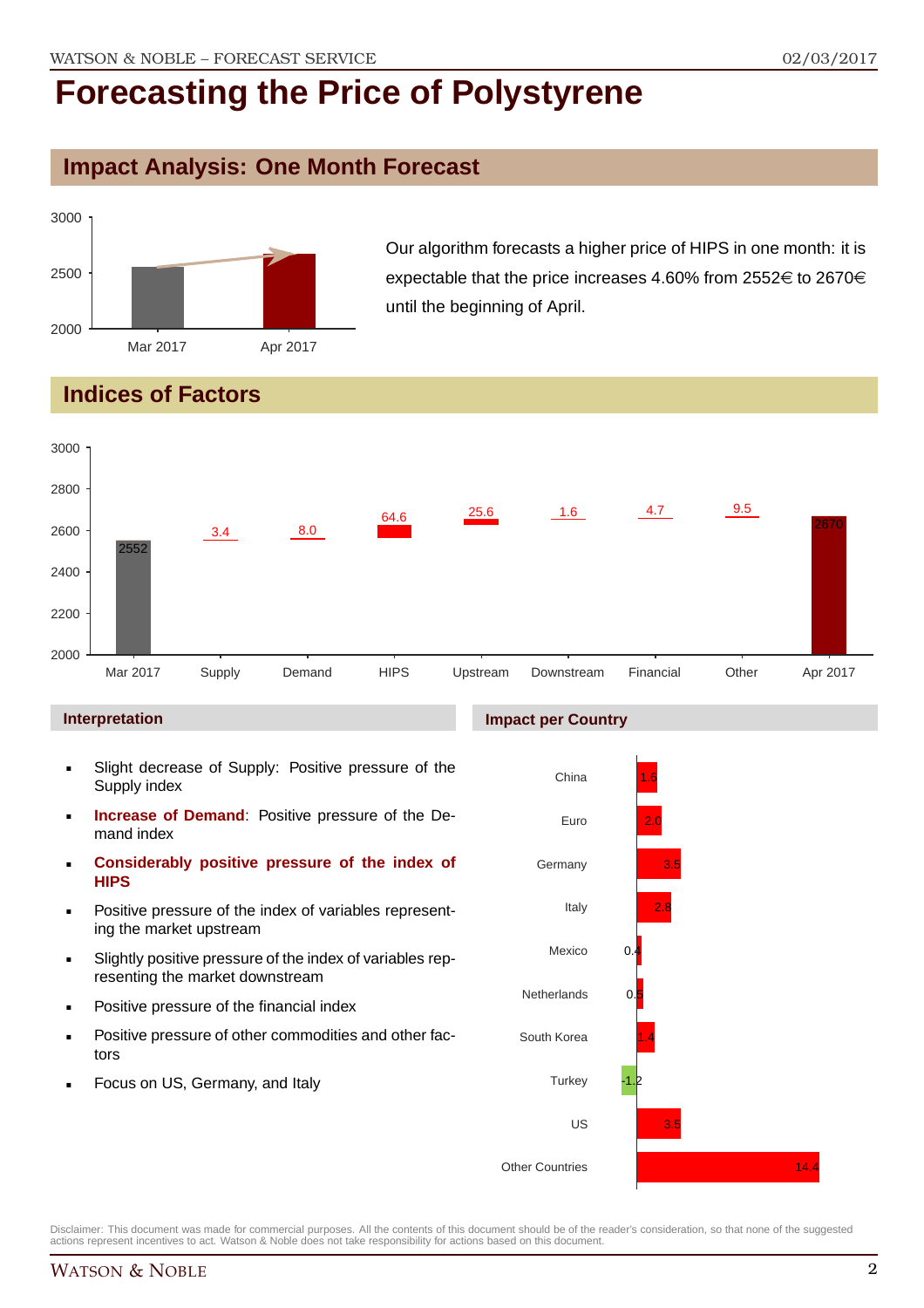## **Impact Analysis: Two Months Forecast**



Our algorithm forecasts a higher price of HIPS in two months: it is expectable that the price increases 6.49% from 2552 $\in$  to 2718 $\in$ until the beginning of May.

## **Indices of Factors**



#### **Interpretation**

- **Decrease of Supply**: Positive pressure of the Supply index
- **Increase of Demand**: Positive pressure of the Demand index
- **Considerably positive pressure of the index of HIPS**
- Positive pressure of the index of variables representing the market upstream
- Positive pressure of the index of variables representing the market downstream
- Positive pressure of the financial index
- Positive pressure of other commodities and other factors
- Focus on Euro, UK, and Mexico

#### **Impact per Country**

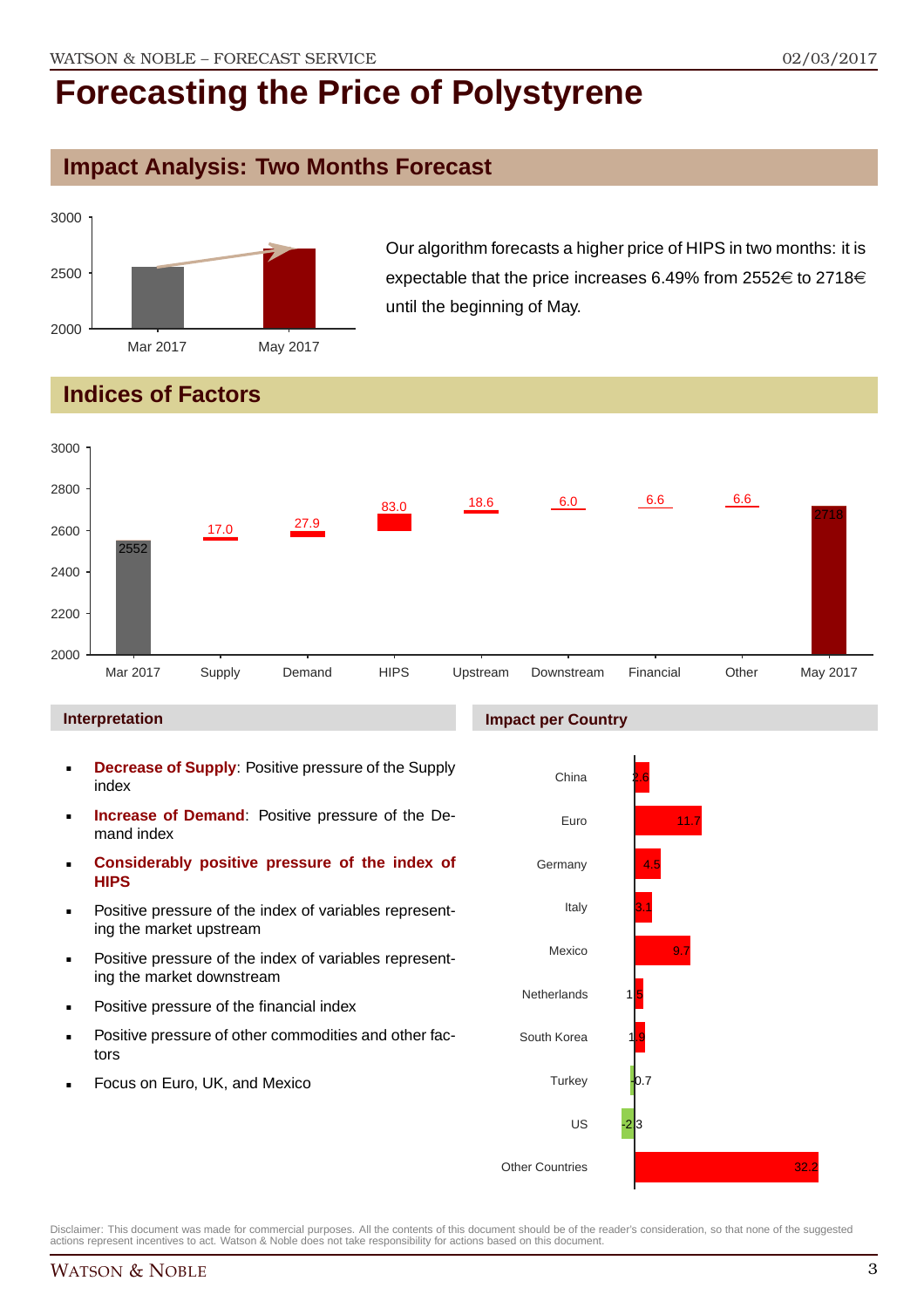## **Impact Analysis: Three Months Forecast**



Our algorithm forecasts a higher price of HIPS in three months: it is expectable that the price increases 7.19% from 2552 $\in$  to  $2736 \in \mathsf{until}$  the beginning of June.

## **Indices of Factors**



#### **Interpretation**

- **Decrease of Supply**: Positive pressure of the Supply index
- **Increase of Demand**: Positive pressure of the Demand index
- **Positive pressure of the index of HIPS**
- Positive pressure of the index of variables representing the market upstream
- **Positive pressure of the index of variables represent**ing the market downstream
- **•** Positive pressure of the financial index
- **Positive pressure of other commodities and other fac**tors
- Focus on Japan, France, and Euro

#### **Impact per Country**

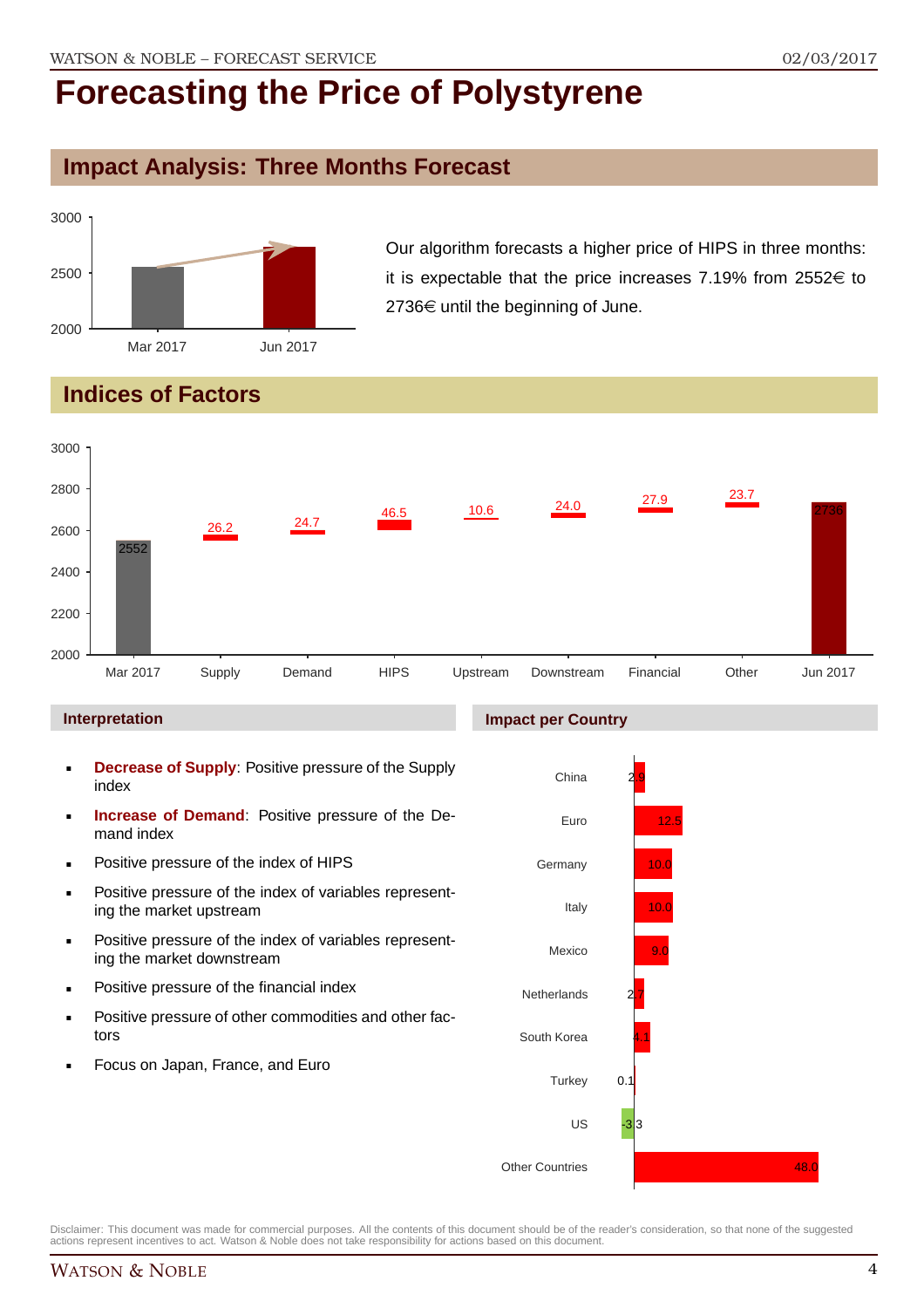### **Impact Analysis: Four Months Forecast**



Our algorithm forecasts a higher price of HIPS in four months: it is expectable that the price increases 7.36% from 2552 $\in$  to  $2740 \in \mathsf{until}$  the beginning of July.

## **Indices of Factors**



#### **Interpretation**

- **Decrease of Supply**: Positive pressure of the Supply index
- **Increase of Demand**: Positive pressure of the Demand index
- **Positive pressure of the index of HIPS**
- **Positive pressure of the index of variables represent**ing the market upstream
- **Positive pressure of the index of variables represent**ing the market downstream
- **Considerably positive pressure of the financial index**
- Positive pressure of other commodities and other factors
- Focus on US, France, and Japan

#### **Impact per Country**

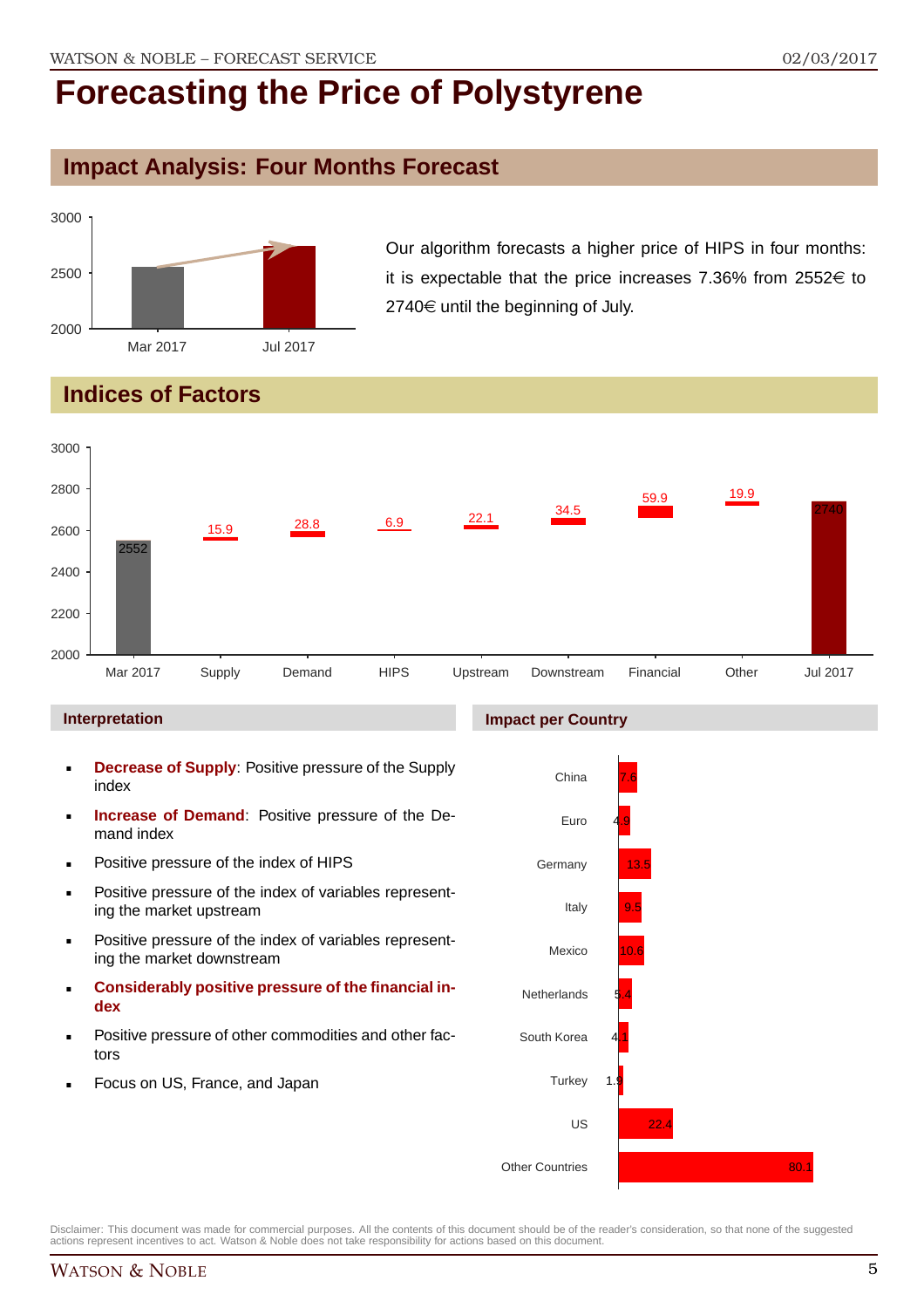### **Impact Analysis: Five Months Forecast**



Our algorithm forecasts a lower price of HIPS in five months: it is expectable that the price decreases 10.45% from 2552 $\in$  to  $2285 \in \mathbb{C}$  until the beginning of August.

## **Indices of Factors**



#### **Interpretation**

- **Increase of Supply**: Negative pressure of the Supply index
- **Decrease of Demand**: Negative pressure of the Demand index
- **Considerably negative pressure of the index of HIPS**
- Negative pressure of the index of variables representing the market upstream
- Slightly positive pressure of the index of variables representing the market downstream
- Positive pressure of the financial index
- Negative pressure of other commodities and other factors
- Focus on UK, Mexico, and Italy

#### **Impact per Country**

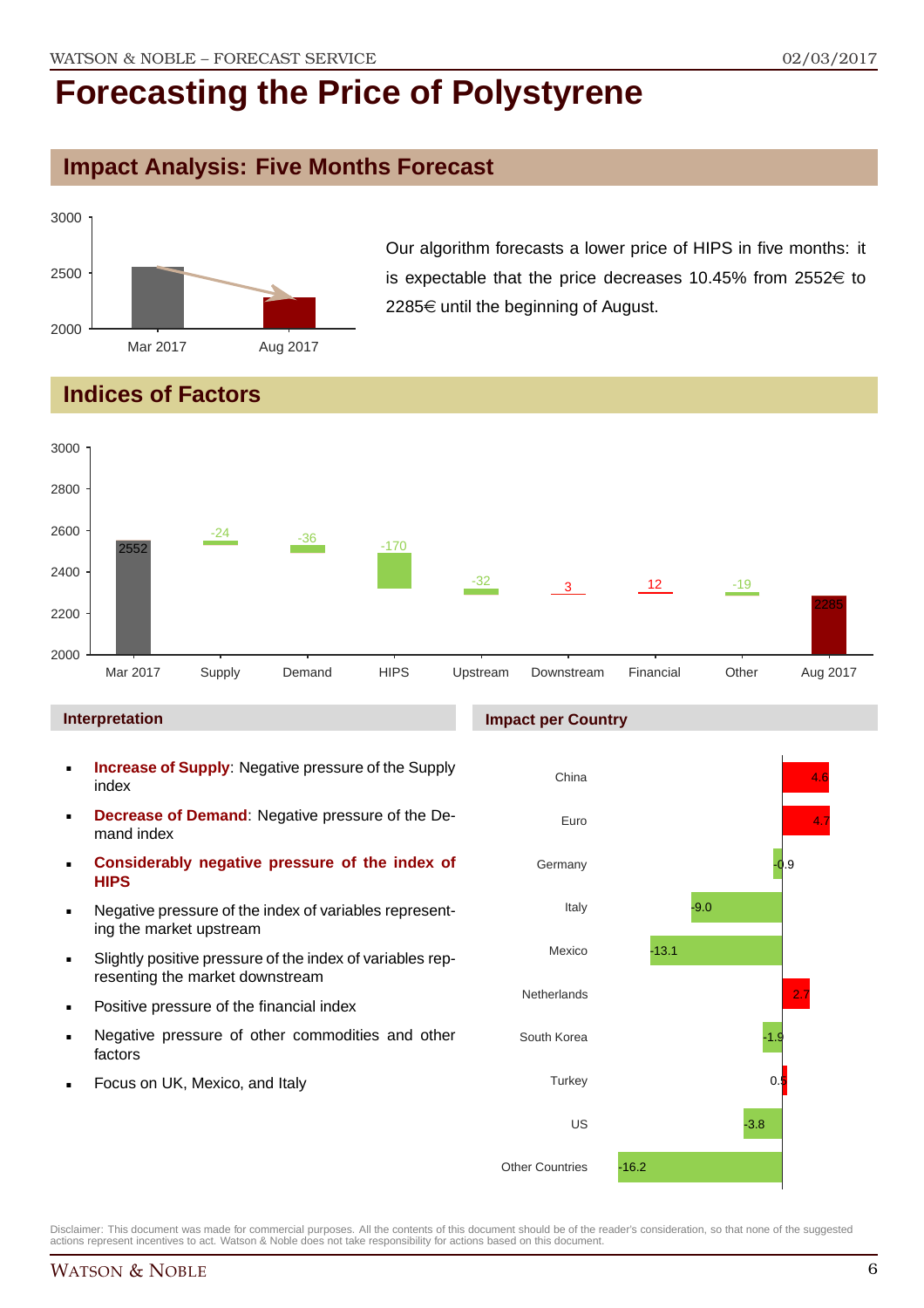## **Impact Analysis: Six Months Forecast**



Our algorithm forecasts a lower price of HIPS in six months: it is expectable that the price decreases 9.17% from 2552 $\in$  to 2318 $\in$ until the beginning of September.

## **Indices of Factors**



#### **Interpretation**

- Slight decrease of Supply: Positive pressure of the Supply index
- **Increase of Demand**: Positive pressure of the Demand index
- **Considerably negative pressure of the index of HIPS**
- Negative pressure of the index of variables representing the market upstream
- Slightly negative pressure of the index of variables representing the market downstream
- Positive pressure of the financial index
- Negative pressure of other commodities and other factors
- Focus on Japan, US, and France

#### **Impact per Country**

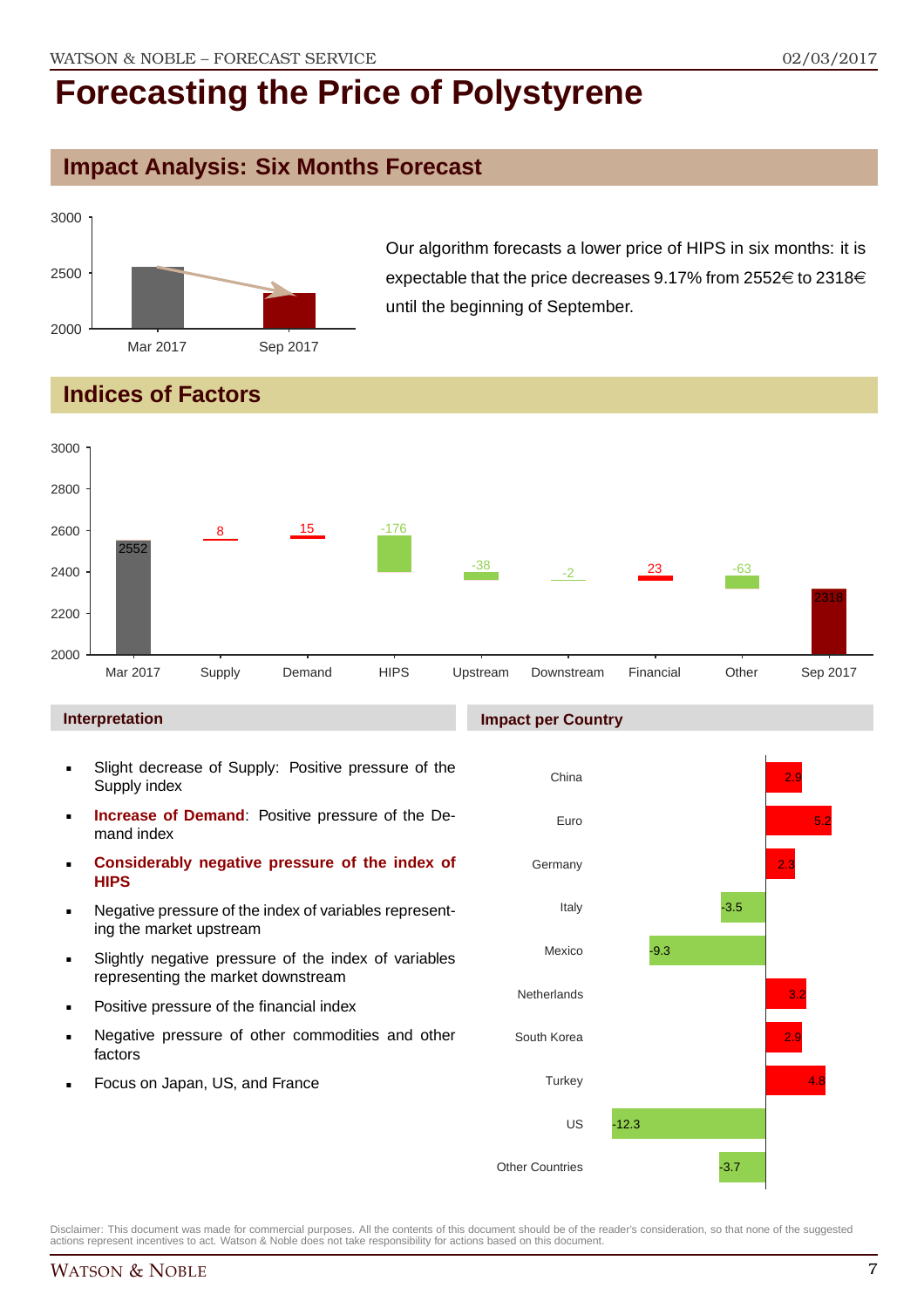## **APPENDIX – Technical Explanation of the Impact Analysis**

In this appendix, we explain the impact analysis of the factors that most contribute for our forecasts.

This Impact Analysis is conducted individually for **each time horizon**, allowing for a distinction between the indices of variables that contribute for our forecasts at short and medium run.

For each time horizon, our analysis has **two components**: first, we present the impact of variables grouped by **indices of factors**; second we present the impact of variables grouped by **indices of countries**.

### **Indices of Factors**

**Indices of factors** are indices of the weighted contributions of the variables grouped in those factors.

**Supply Index**: composed of macroeconomic variables of the producing and exporting countries. It includes variables such as production, exchange rates, inflation, monetary policy, and wages. For example, an increase in wages implies higher production costs which should (in linear, general, and ceteris paribus terms) generate an incentive to increase prices;

**Demand index**: composed of macroeconomic variables of the consuming and importing countries. It includes variables such as production, exchange rates, inflation, monetary policy, and wages. For example, a decrease in a consumer confidence index should (in linear, general, and ceteris paribus terms) increase savings and decrease demand, leading to lower prices;

**Polystyrene Index**: composed of variables related to Polystyrene. It includes variables such as the price of Polystyrene in different regions of the world and exports, imports, and producer prices of Polystyrene in some countries. For example, an increase in the price of Polystyrene in other region may imply an increase in the price of Polystyrene in Europe due to arbitrage movements;

**Upstream index**: composed of variables related to Benzene and Styrene. It includes variables such as the price and exports, imports, and producer prices of the inputs in some countries. For example, an increase in the price of Styrene should (in linear, general, and ceteris paribus terms) generate an increase in the price of Polystyrene;